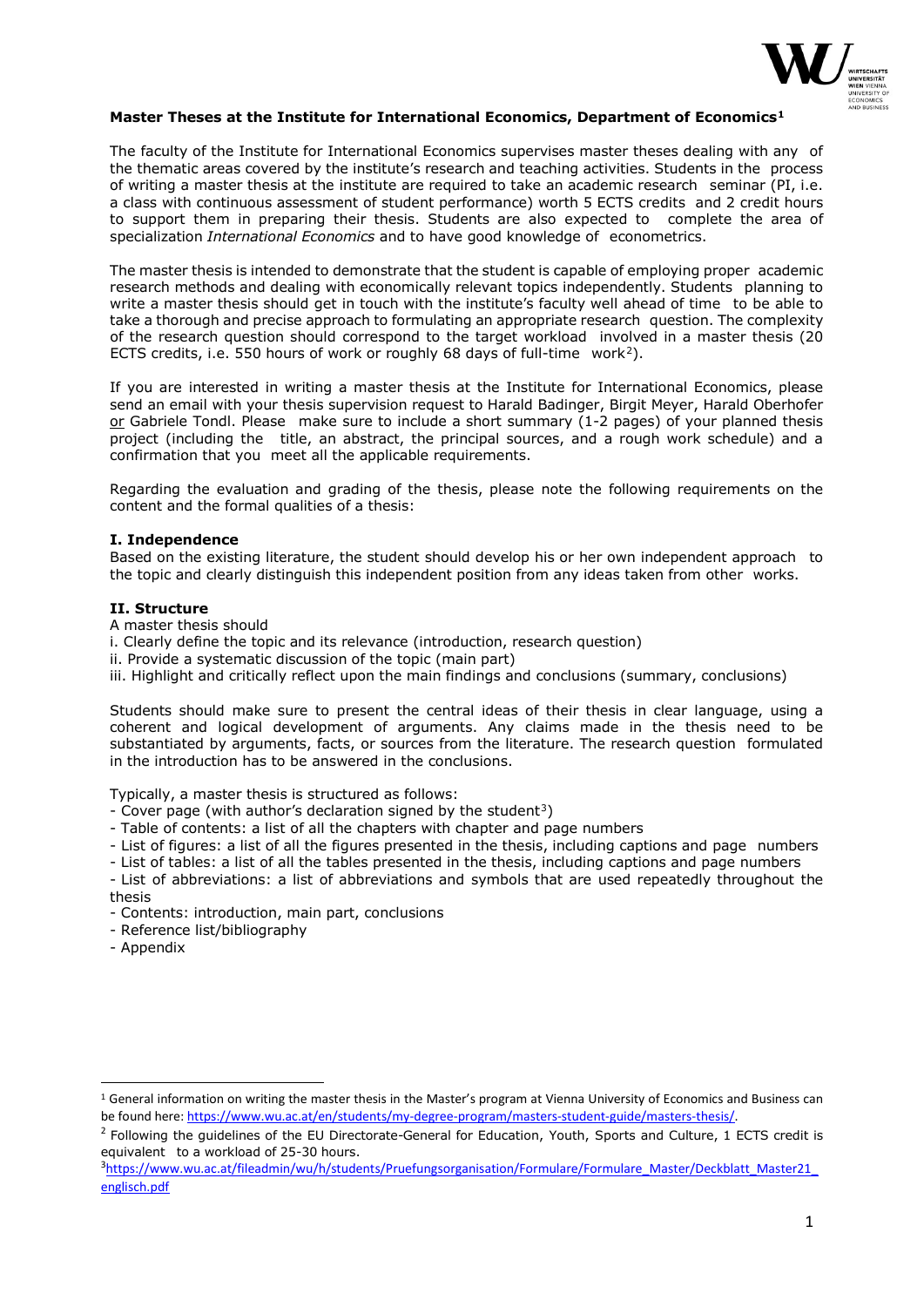# **III. Formal Requirements**

Fulfillment of all formal requirements to be met by the master thesis is the minimum criterion for a positive grade. These formal requirements include correct language use, correct citation of sources and referenced materials, adherence to citation rules, and the inclusion of a full list of bibliographic references.

### • **Language**

The master thesis may be written in German or English. The language used must be grammatically and orthographically correct, clear, plain, to the point, and appropriate to the academic register. Colloquial language should be avoided.

## • **Plagiarism**

Any parts of texts, arguments, or ideas from other works incorporated into the thesis verbatim or in paraphrased form must be identified as quotations. This means that the thesis must be written in such a way that it is absolutely clear which parts contain original ideas formulated by the author and which parts contain material incorporated from other works. If plagiarism is detected (i.e. the use of parts of texts, ideas, or arguments from other authors that are not properly referenced and identified as quotations), the master thesis will be rejected and further disciplinary measures may be taken, including the revocation of the author's academic degree.

## • **Citation Rules**

References must be integrated into the text in author-date format (Harvard style). Examples: as Krugman (1979) shows; a related strand in the literature looks at the determinants of currency crises (Rose, 1996; Kaminsky and Reinhart, 2006).

Footnotes should only be used for additional notes or explanations that would interrupt the flow of the text. If the text cited was written by more than two authors, the first citation of the work should include all authors (Dornbusch, Fischer, and Samuelson, 1977), and subsequent citations should include only the author whose name comes first in the alphabet, followed by the abbreviation "et al." (Dornbusch et al., 1977).

Direct quotes should be put in quotation marks, followed by the author-date reference and the page number, e.g. "To emphasize the hierarchy of statements, I display them in order: truths, facts, opinions, conventions." (Leamer, 1983, p. 31).

Additions inserted into direct quotes should be put in square brackets, and omissions should be indicated by three dots (ellipsis), as in the following example: Balassa (1961, p. 150) argues "[that] the transmission of technological change may also take the form of a circular process. … All these repercussions – vertical or triangular – form part of a response mechanism that contributes to technological advancement."

# • **Reference List**

All sources cited in the text of the thesis must be included in a reference list, and all sources included in the reference list must be cited in the text. Reference list entries must be structured as follows: author(s), year of publication, title, medium of publication. A hanging indent can be used for better readability.

## *- Journal articles*

Frankel, J.A. and Romer, D. (1999). Does trade cause growth? American Economic Review, 89(3), 279-399.

Dornbusch, R., Fischer, S., and Samuelson, P.A. (1977). Comparative advantage, trade, and payments in a ricardian model with a continuum of goods. *American Economic Review*, 67(5), 823-39.

#### *- Books*

Feenstra, R. (2004). *Advanced International Trade*. Princeton: Princeton University Press. Wooldridge, J. (2009). *Introductory Econometrics*, 4th edition. Mason, Ohio: South-Western.

#### *- Articles in edited volumes*

Razin, A. and Loungani, P. (2008). Globalization and equilibrium output-inflation tradeoffs. In: Frankel, J.A. and Pissarides, C. (eds.). *NBER International Seminar on Macroeconomics 2005*. Cambridge: MIT Press, 171-192.